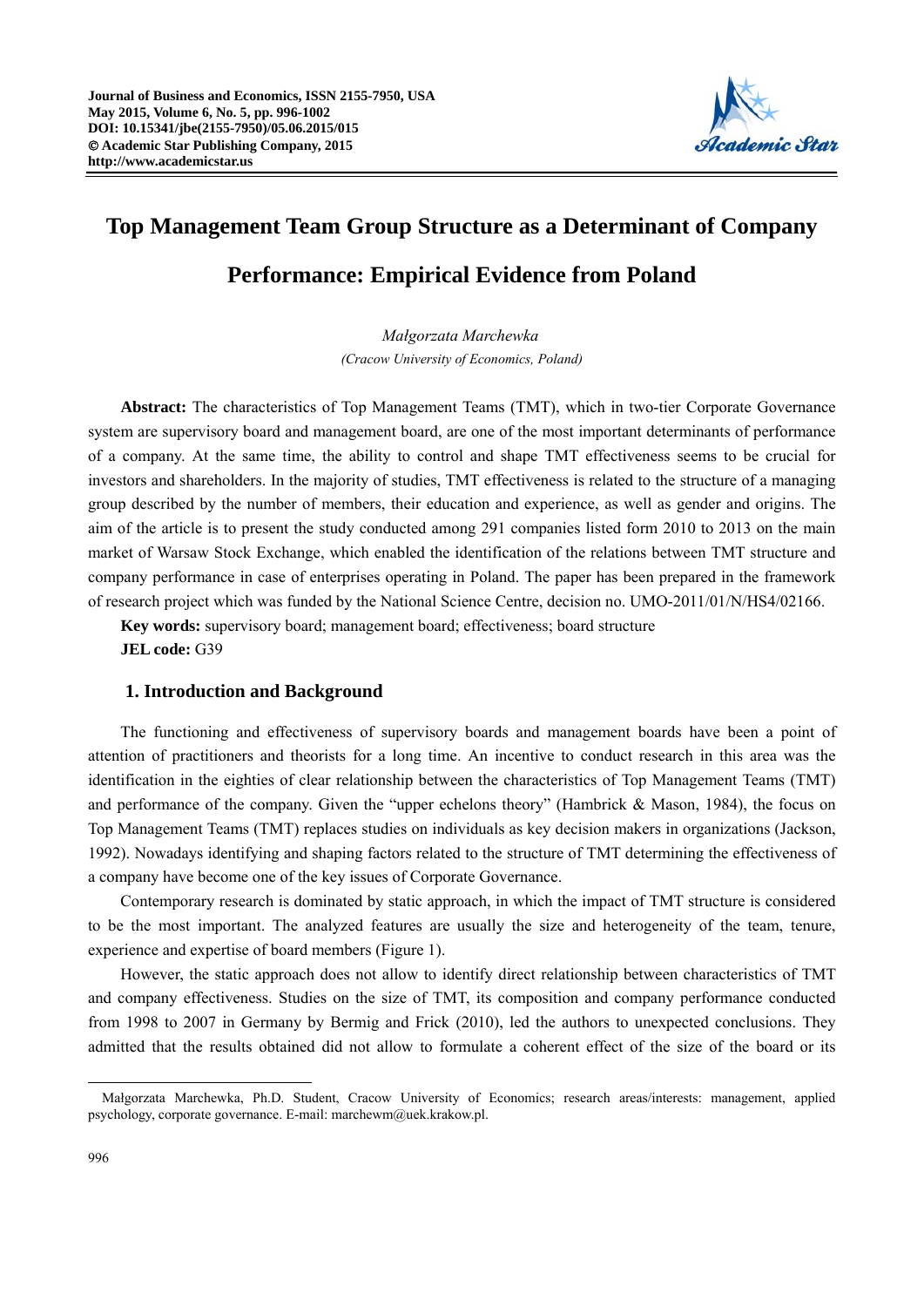composition and their relationship to economic performance. In other studies (Van der Walt et al., 2006) the attempt to describe the relationship between the TMT effectiveness and the degree of its diversity in terms of age, gender, ethnicity and skills was made. However, the results did not confirm the hypothesis that greater diversity provides higher efficiency.



Theoretical considerations lead to conclusions that the advantage of a large team is the diversity of skills and experiences of its members. In case of boards of directors, in one-tier system of Corporate Governance, often cited benefits of a large number of team members is the ability to establish multiple relationships with the environment, better protection of resources, and higher quality and versatility of the opinions issued by the board. At the same time, greater heterogeneity of the team results in multi-faceted look at the problems of the organization and a greater potential for innovation (Wiersema & Bantel, 1992)

On the other hand, too large size may have difficulty in efficient implementation of assigned functions –the team may experience communication difficulties, sometimes resulting in incorrect information sharing and possible domination of chairman of the board (Elsayed, 2009, p. 418) or to so-called effect of diffusion of responsibility, i.e., social loafing (Castro et al., 2009). Another problem of more numerous boards may be lower level of cohesiveness of the team.

In Poland, one of few studies of TMT structure and company performance was conducted by Peszko (2006). Their aim was to identify the relationship between education and experience of members of supervisory boards and the efficiency of enterprises, understood in terms of liquidity and profitability. The conclusions refer to unjustified high impact of labor unions on the decisions, and too high number of board members with legal background.

According to the results of another study conducted in Poland from 2005 to 2008 by Bohdanowicz (2010), larger size of management board has positive impact on company performance, whereas in case of supervisory board the relation is reversed.

## **2. The Construction of the Study**

The main goal of the study was the identification of the relations between TMT structure and the performance of companies operating in Poland. In the next part of the article, the hypotheses, research sample, and research methods are to be described.

## **2.1 Hypotheses**

The following two hypotheses are taken as basis to the empirical investigation:

H1: For companies operating in Poland, it is possible to identify typical structural characteristics of TMT that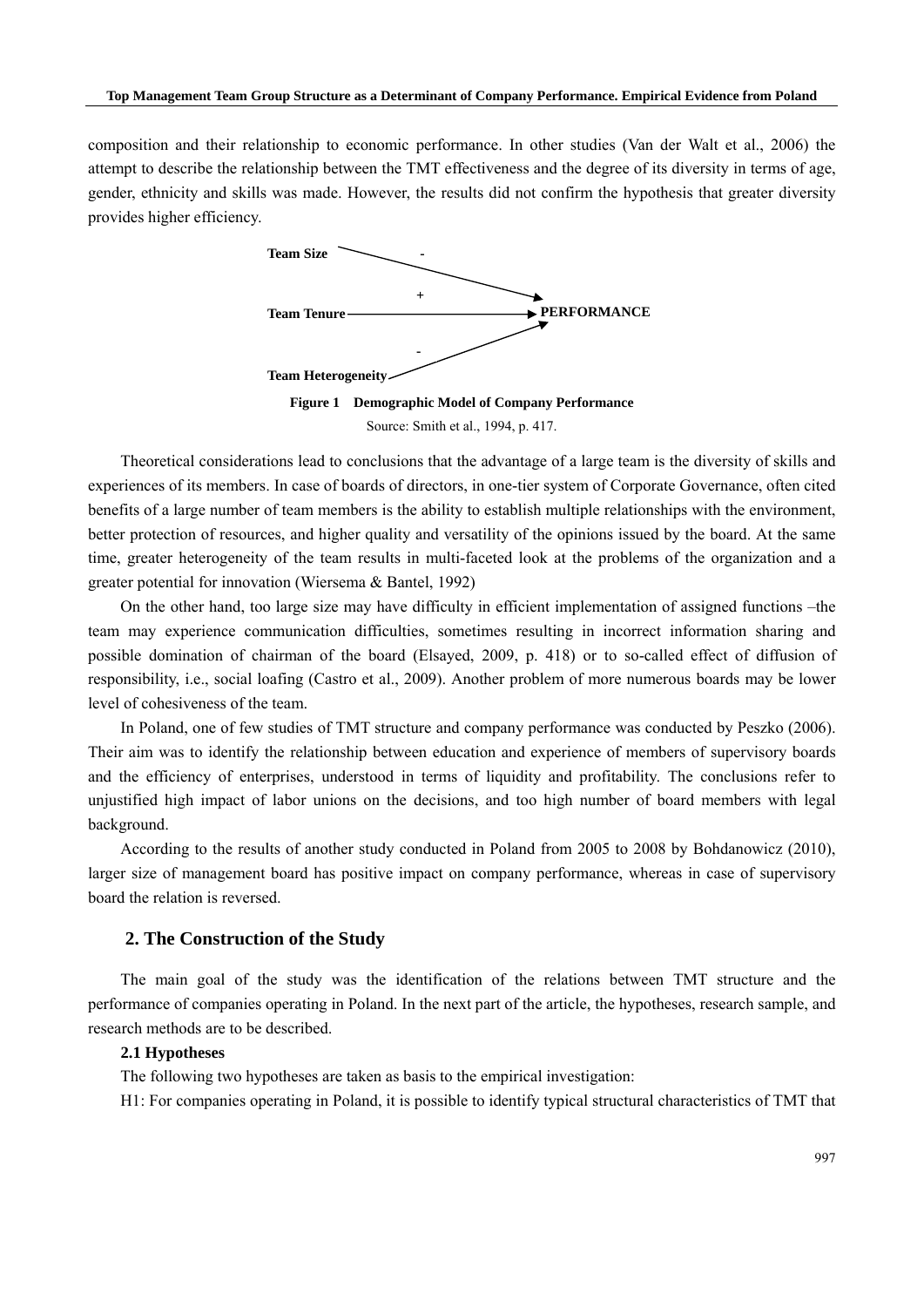are the most important for performance of companies.

H2: There is no direct relation between TMT structure and the efficiency of enterprises.

## **2.2 Research Sample**

All the companies listed on the main market of the Warsaw Stock Exchange (Poland) from 2010 to 2013 were under scrutiny. In total there were 291 companies from different sectors.

## **2.3 Research Methods**

2.3.1 TMT Structure

On the basis of studies of resumes of TMT members (over 4500 documents), the structure of supervisory boards and management boards was described referring to the following aspects:

- the number of members of supervisory board and management board,
- rotation of the members of supervisory board and management board,

• the level of education of members of supervisory board and management board (in terms of academic degrees or titles),

 field of education of members of supervisory board and management board (four areas of specialization were taken into account: technical, economic, legal and others),

- diploma of MBA studies,
- postgraduate studies in economics,
- diversity of gender,
- diversity of origins.

Similarly as in the studies conducted by Carpenter (2001, p. 8) and Van-Ness et al. (2010), the diversity of education etc. was described by Blau Index expressed by the formula:

$$
IB = 1 - \Sigma p_i^2 \tag{1}
$$

Where  $p_i$  is the percentage of members who specialize in a particular field. The higher the value is, the greater the diversity.

2.3.2 Company Performance

Meta-analysis of the studies on the impact of TMT structure on the effectiveness of the company, leads to the conclusion that in the majority of cases company performance was expressed by the financial results of the enterprise (Carpenter & Fredrickson, 2001; Carpenter, 2002; Van Ees, Postman & Sterken, 2003; Peszko, 2006; Van der Walt et al., 2006; McIntyre, Murphy & Mitchell, 2007; Bermig & Trick, 2010; Bohdanowicz, 2010; Hsu, 2010; Van-Ness, Miesing & Kang, 2010). Moreover, the meta-analysis performed by Elsayed (2009, pp. 420-422) including twenty studies-other than those mentioned above-on relationships between the size of TMT and company performance, showed that the most commonly used indicators are ROA, ROE, ROS, Tobin's q, and the value of shares.

Given the methods used in previous studies, in the described study company performance was measured by two indicators-changes in return on assets (ΔROA) and Tobin's Q. The value of Tobin's Q was calculated basing on the following simplified formula used by, among others, Bohdanowicz (2010, p. 22):

approximate value of Tobin's  $Q =$  (market value of equity+ liabilities + long-term liabilities)/

book value of total assets (2)

For the analysis, data from the annual consolidated financial reports were used.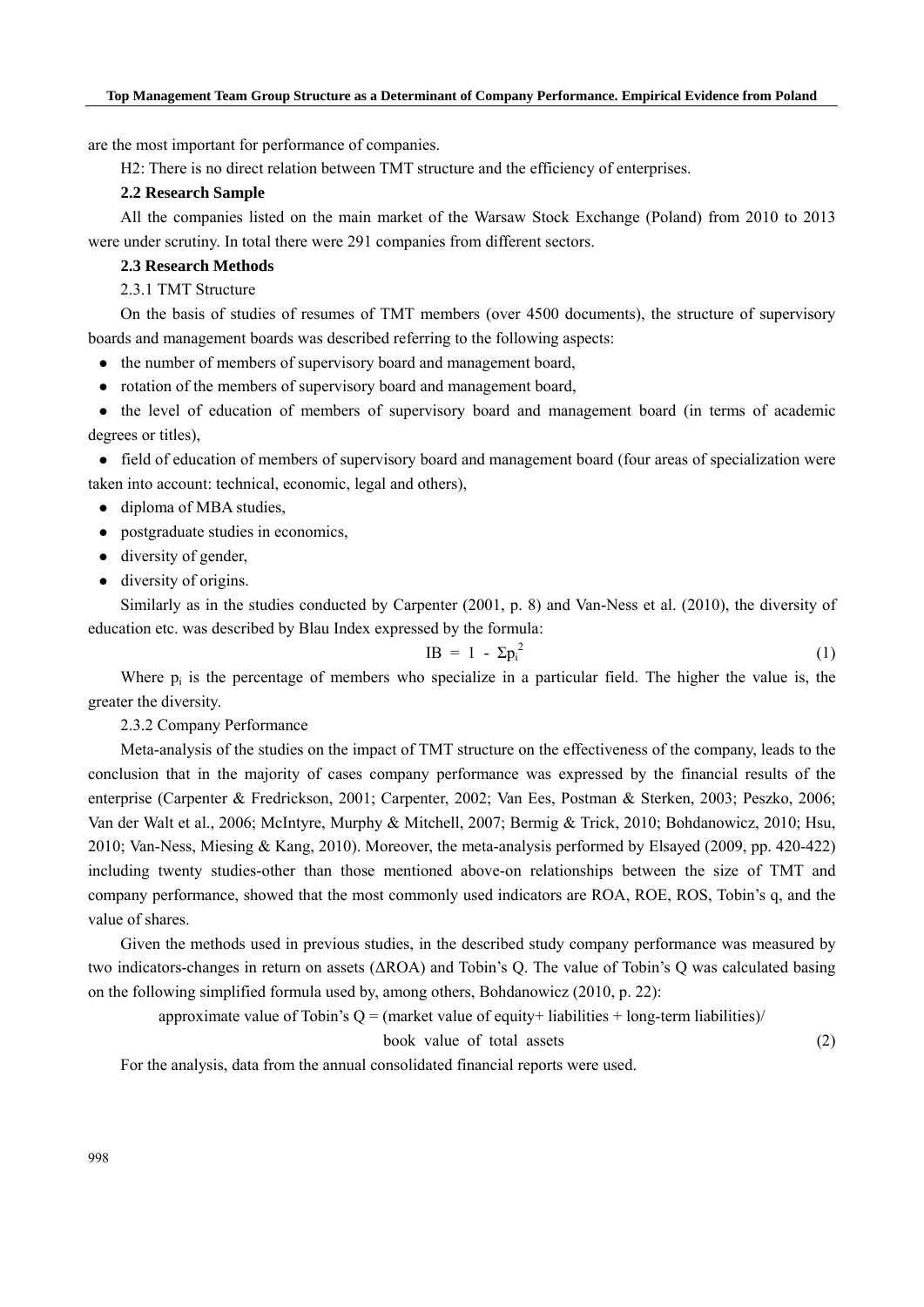## **3. Analysis of Results**

At the first stage of analysis, exploratory factor analysis (EFA) was used in order to identify the parameters describing TMT structure the best, and at the second stage — because of the high possibility of the complexity of the relationship between the variables — structural equation modeling (path analysis and confirmatory factor analysis) was applied. Results that are statistically significant ( $p < 0.05$ ) are marked with an asterisk (\*).

**Table 1 Structure of TMT** 

|                                      |                   | таріє т | Structure of TMT |       |                  |       |       |       |
|--------------------------------------|-------------------|---------|------------------|-------|------------------|-------|-------|-------|
|                                      | Supervisory Board |         |                  |       | Management Board |       |       |       |
|                                      | 2010              | 2011    | 2012             | 2013  | 2010             | 2011  | 2012  | 2013  |
| Number of seats                      | 5.60              | 5.68    | 5.78             | 5.71  | 3.15             | 3.21  | 3.24  | 3.16  |
| Men                                  | 88%               | 88%     | 88%              | 88%   | 88%              | 89%   | 89%   | 89%   |
| Women                                | 12%               | 12%     | 12%              | 12%   | 12%              | 11%   | 11%   | 11%   |
| Gender diversity                     | 0.16              | 0.16    | 0.17             | 0.17  | 0.11             | 0.12  | 0.11  | 0.11  |
| Foreigners                           | 9%                | 9%      | 9%               | 9%    | 4%               | 4%    | 4%    | 4%    |
| Secondary education                  | 6%                | 6%      | 6%               | 6%    | 6%               | 6%    | 6%    | 6%    |
| Bachelor degree                      | $1\%$             | $1\%$   | $1\%$            | $1\%$ | $1\%$            | $1\%$ | $1\%$ | $1\%$ |
| Master Degree                        | 76%               | 76%     | 77%              | 77%   | 86%              | 86%   | 87%   | 87%   |
| PhD                                  | 9%                | 9%      | 9%               | 10%   | 5%               | $5\%$ | 5%    | 4%    |
| Professor                            | 6%                | 6%      | 5%               | 5%    | $0\%$            | $0\%$ | $0\%$ | $0\%$ |
| Diversity of the degree of education | 0.33              | 0.33    | 0.32             | 0.32  | 0.15             | 0.15  | 0.14  | 0.12  |
| Technical education                  | 22%               | 22%     | 23%              | 22%   | 34%              | 33%   | 34%   | 34%   |
| Economic education                   | 42%               | 43%     | 42%              | 44%   | 42%              | 43%   | 43%   | 43%   |
| Legal education                      | 17%               | 16%     | 16%              | 16%   | 7%               | 6%    | 6%    | 6%    |
| Other                                | 12%               | 13%     | 13%              | 13%   | 11%              | 12%   | 12%   | 12%   |
| Diversity of education               | 0.59              | 0.59    | 0.59             | 0.57  | 0.41             | 0.43  | 0.43  | 0.43  |
| Experience in being a board member   | 58%               | 59%     | 59%              | 59%   | 42%              | 43%   | 43%   | 42%   |
| Dyploma of MBA studies               | $8\%$             | 9%      | 10%              | 9%    | 16%              | 16%   | 16%   | 16%   |
| Postgraduate economic studies        | 13%               | 13%     | 13%              | 13%   | 18%              | 19%   | 19%   | 19%   |

Source: own study.

The analysis shows (Table 1) that managerial positions are dominated by men, while women make up only for 12 percent of supervisory board (SB) members and 11 percent of management boards (MB). Among managers outweigh those with a master's degree (approx. 76 percent of members of SB and approx. 86 percent of MB). Every tenth member of SB and every twentieth member of MB has a PhD degree, and Professors stand for approx. 5 percent of SB. TMT are dominated by people with economic education (approx. 43 percent). 34 percent of MB members have technical education, while only 22 percent of members of SB do so. In SB there are more lawyers (13 percent compared to 6 percent). It is also worth noting that 59 percent of SB members and approx. 42 percent of MB members have experience in working in TMT, i.e., the have occupied such positions before.

As for the verification of H1, on the basis of exploratory factor analysis it was found that there are two groups of variables important for supervisory board structure (Figure 2). These are the variables related to the structure of the fields of education (number of members with a degree in economy, number of members of with a legal background, diversity of fields of education) and variables related to the structure of the degree of education (number of members with PhD degree and Professors, diversity of levels of education). Moreover, individual variables important for supervisory board structure were identified. These are the size of the team, rotation and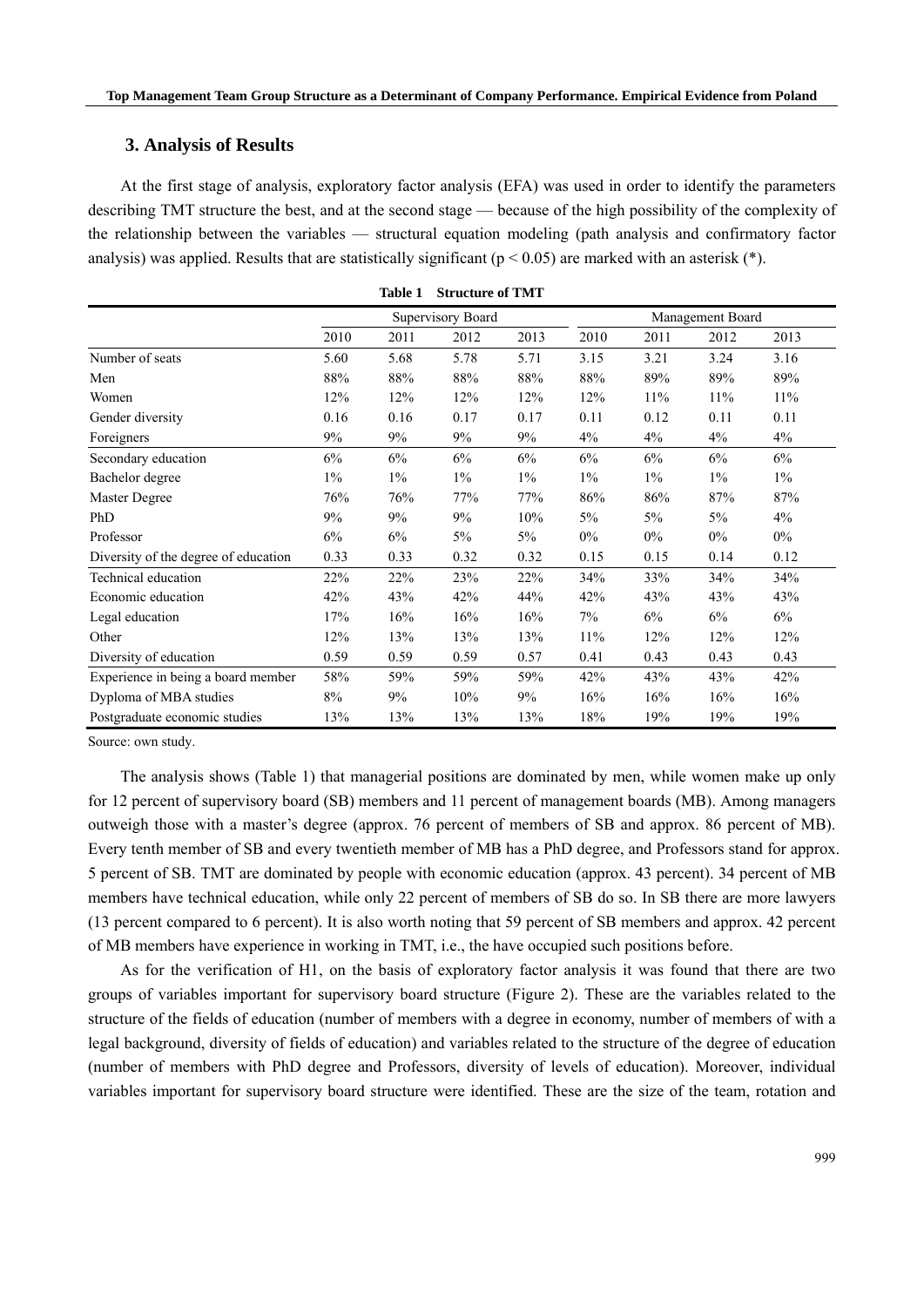diversity in terms of gender and origin.



Symbols:

SB Edu Structure — structure of fields of education (economics, technical, legal, other) No E Edu — no education in economics L Edu — legal education Edu Diver. — diversity of fields of education (economics, technical, legal, other) (Blau Index) SB Degree Structure — structure of degrees of education of Supervisory Board D Diver. — diversity of degrees of education (Blau Index) Numb. of BM — number of Supervisory Board members SB Rotation — rotation of Supervisory Board members Gender D — gender diversity (Blau Index) Citizen D —citizenship diversity (Blau Index) Source: own study

Figure 2 also illustrates impact of supervisory board structure on the effectiveness of the company. Given the perspective of supervisory board structure, differences in specialization and education of members appear to be important and the situation when the number of lawyers is lower than of economists is preferred. The level of differentiation of the degree of education is less significant, while number of board members must be taken into account. There is a tendency that better results of the company (measured by Tobin's q) are achieved by smaller teams.

In the reference to H2, path analysis shows that the relation between supervisory board structure and the effectiveness of company is very weak. Goodness of fit of constructed model is satisfactory (e.g., Steiger-Lind RMSEA Index is 0.099; Population Gamma Index is 0.927 and Jöreskog-Sörbom GFI Index is 0.902).

The further verification of H1 with reference to management boards was conducted. On the basis of exploratory factor analysis it was found that there is one group of variables important for management board structure (Figure 3). This group of variables consists of the number of members with no degree in economy, number of members with no adequate experience, diversity of fields of education, and diversity of degrees of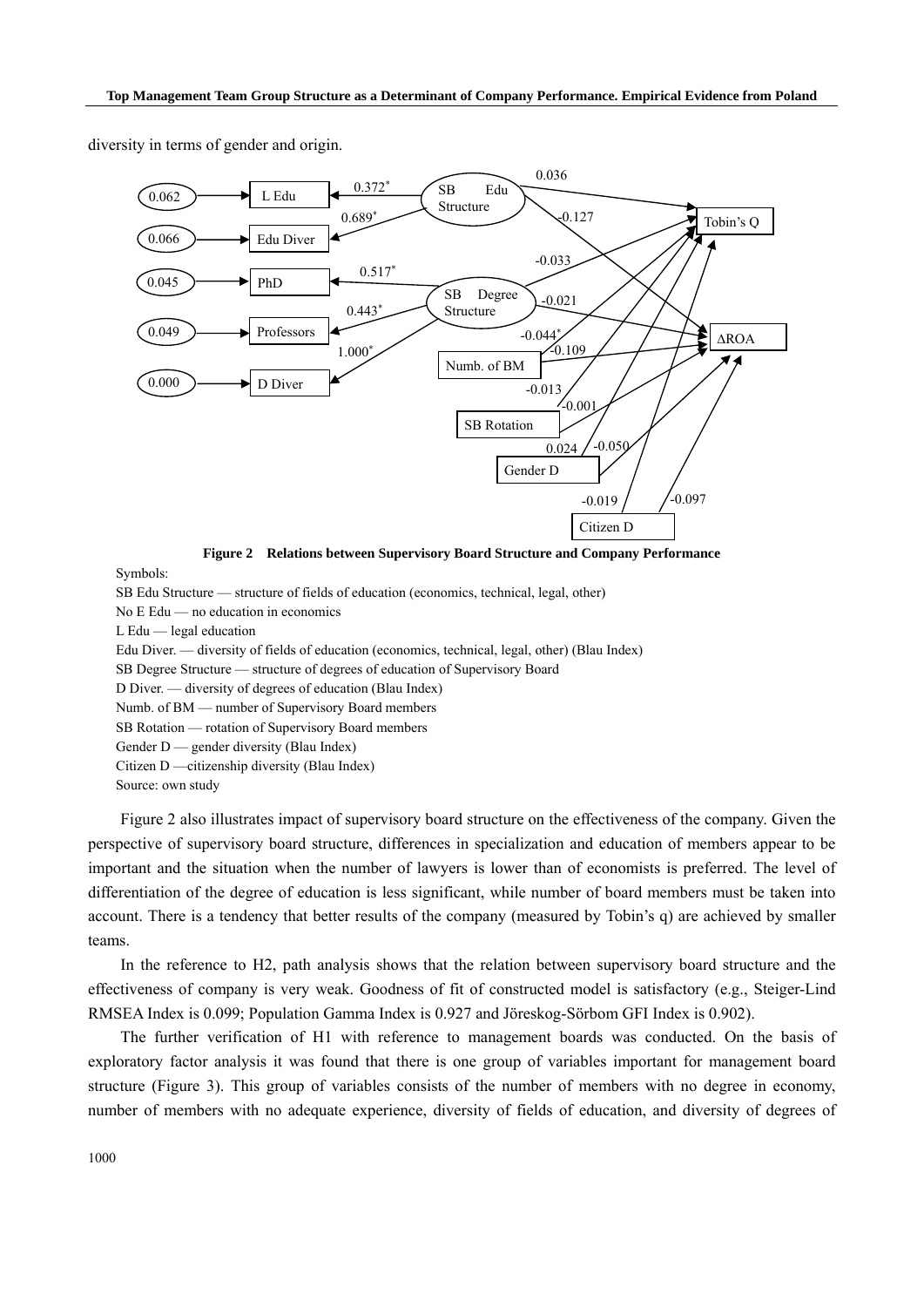

education. Moreover, rotation of management board members appears to be important variable.

**Figure 3 Relations between Management Board Structure and Company Performance** 

Symbols:

MB Structure — structure of Management Board No E Edu — no education in economics No Exp — no previous experience in boards Edu Diver. — diversity of fields of education (economics, technical, legal, other) (Blau's Index) D Diver. — diversity of degrees of education (Blau's Index) MB Rotation —rotation of Management Board members Source: own study

Figure 3 also illustrates impact of management board structure on the effectiveness of the company. Goodness of fit of constructed model is satisfactory (e.g., Steiger-Lind RMSEA Index is 0.014; Population Gamma Index is 0.971 and Jöreskog-Sörbom GFI Index is 0.975). Similarly as in case of supervisory boards, path analysis shows almost no direct relation between management board structure and the effectiveness of company (H2).

## **4. Conclusions and Future Research**

The results of the study enrich the theoretical concept of the impact of characteristics of TMT on company performance, and above all, provide empirical verification of theoretical models. The analysis of gathered data enabled the identification of factors that are typical for TMT of companies operating on Polish market. In case of supervisory boards the degree and field of TMT members' education appears to be the most important, whereas in case of management boards it is the diversity of education. Moreover, it is worth emphasizing that the number of men strongly exceeds the number of women on boards, and this trend has not changed within four years.

As for relation between TMT characteristics and the performance of the company, the analysis of the data supports the hypothesis that there is no direct relation. The results of the described study conducted in Poland are consistent with the effects of various others studies conducted abroad (ex. Bermig & Frick, 2010; Van der Walt et al., 2006; Jackson, 1992). This suggests that the impact of the characteristics of supervisory board and